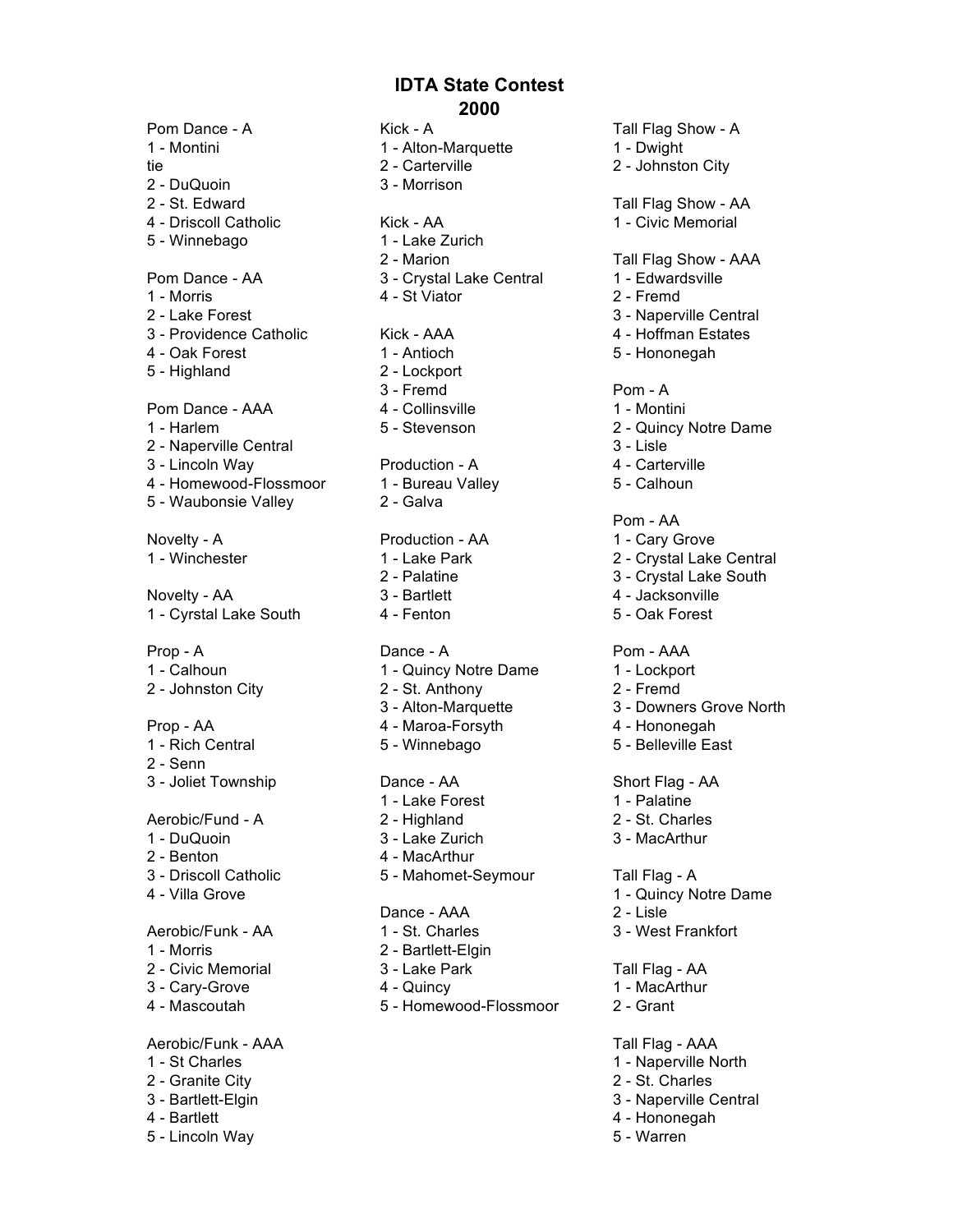Pom Dance - A Aerobic/Funk - A

- 
- 
- 
- 
- 

- 
- 2 Civic Memorial 2 Prairie Ridge 2 Cary Grove
- 3 Cyrstal Lake Central 3 Cary Grove 3 Jacksonville
- 
- 

Pom Dance - AAA Aerobic/Funk - AAA Pom - AAA 1 - Naperville Central 1 - St Charles East 1 - Quincy 2 - Harlem 2 - Granite City 2 - Lockport 3 - Neoqua Valley 3 - Belleville West 3 - Fremd 4 - Dundee-Crown 4 - Bartlett 4 - Streamwood 5 - Lincoln Way **5 - Libertyville** 5 - A A Stagg

Novelty - A **Kick - A Kick - A** Tall Flag - A

Prop - A 3 - Marquette 3 - Lisle

- 
- 2 Carterville Kick AA
- 

- 1 Lake Park 4 St Viator
- 
- 
- 

- 1 St. Anthony 5 Lockport 2 - Maroa-Forsyth **Production - A**
- 
- 
- 

Dance - AA 1 - Lake Park

- 
- 2 Lake Forest 1 Dwight
- 3 Mahomet-Seymour
- 
- 

1 - Belleville West 4 - Palatine 2 - St. Charles East 5 - Lockport

- 1 Montini 1 Bishop McNamara Pom A 2 - Huntley 2 - Benton 2 - Benton 1 - Montini
	-
	-
- Pom Dance AA Aerobic/Funk AA Pom AA
	-
	-
- 4 Minooka 4 Civic Memorial 4 Oak Forest
	-

- 
- 
- 

- 
- 
- 
- 
- 3 Calhoun 1 Marion 1 Marion Tall Flag AA 2 - Sterling 1 - T F South Prop - AA 3 - Crystal Lake South 2 - MacArthur

3 - Warren 1 - Warren 1 - Warren 1 - Warren 1 - Warren 1 - Warren 1 - Warren 1 - Warren 1 - Warren 1 - Warren 1 - Warren 1 - Warren 1 - Warren 1 - Warren 1 - Warren 1 - Warren 1 - Warren 1 - Warren 1 - Warren 1 - Warren 1

3 - Lake Zurich 4 - Fremd Dance - A 4 - Fremd 5 - Hononegah

3 - Quincy Notre Dame Short Flag - AA 1 - Bureau Valley 4 - DuQuoin **1 - Rolling Meadows** 2 - Galva 5 - Alton-Marquette 2 - St Charles East 3 - Palatine **Production - AA** 

1 - Highland **Flag Show - A** 2 - Palatine

4 - Mattoon Flag Show - AAA

- 5 Geneva 1 Warren
	- 2 Fremd
- Dance AAA 3 Naperville Central
	-
	-
- -
- 3 St. Anthony 3 Peotone 2 Quincy Notre Dame
- 4 Benton 3 Lisle 3 Lisle
- 5 Nashville 5 DuQuoin 4 Pittsfield
	-
- 1 Morris 1 Morris 1 Crystal Lake Central
	-
	-
	-
- 5 Oak Forest **5 Geneva** 5 Geneva 5 Cyrstal Lake South

- 
- 
- 
- 
- 

- 1 Winchester 1 Morrison 1 Morrison 1 Quincy Notre Dame
	- 2 Carterville 2 Westmont
		-
- 1 Winnebago 4 Johnston City

- 
- 
- 2 Antioch Tall Flag AAA
	-
- 4 Palatine 1 Stevenson 2 Naperville Central
- 5 Hononegah 2 Antioch 3 St Charles East
	-
	-

- 
-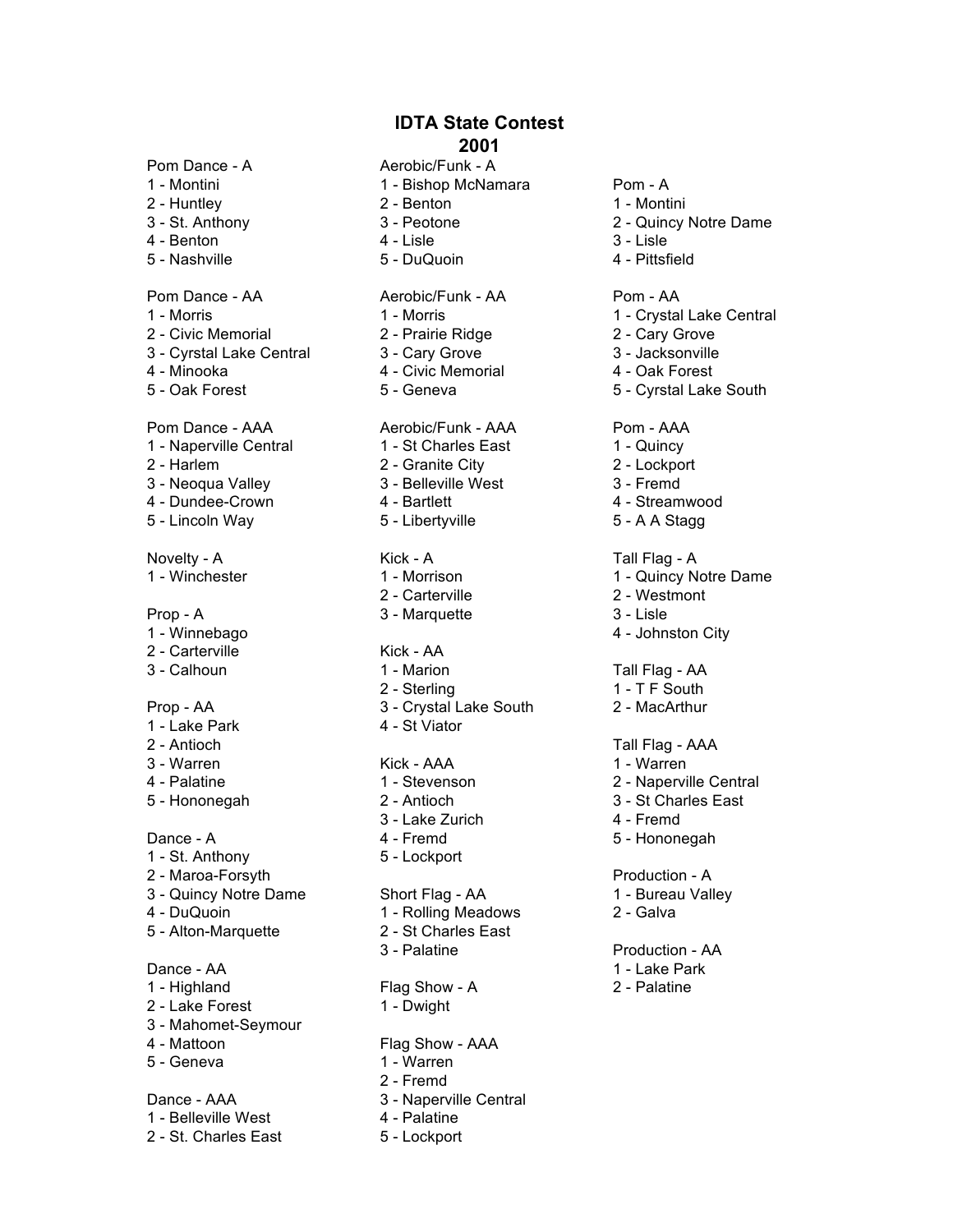- 3 Bartlett
- 4 Quincy

5 - Downers Grove North

Pom Dance - A Dance - A Kick - A 1 - Montini 1 - St Anthony 1 - Morrison 2 - Nashville 2 - Peotone 2 - Alton Marquette 3 - Dunlap 3 - DuQuoin 3 - Herrin 4 - Aurora Central 4 - Anna-Jonesboro 4 - Galva 5 - Huntley 5 - Maroa-Forsyth 5 - Winchester Pom Dance - AA Dance - AA Kick - AA 3 - Highland 3 - Vernon Hills 3 - Marion 4 - Althoff Catholic 4 - Murphysboro 4 - Argo 5 - Providence Catholic 5 - Peoria Notre Dame 5 - St. Charles North Pom Dance - AAA Dance - AAA Kick - AAA 1 - Naperville Central 1 - Quincy 1 - Tremd 2 - Waubonsie Valley 2 - Belleville West 2 - Antioch 3 - Lake Forest 3 - Lake Forest 3 - Stevenson 4 - Harlem 4 - Bartlett 4 - Lockport 5 - Homewood Flossmoor 5 - Larkin 1997 - S - Collinsville Prop - AA 3 - Rolling Meadows 1 - Jacksonville Tall Flag Show - AA 2 - Warren 1 - MacArthur 1 - MacArthur Tall Flag - A 3 - Bartlett 1 - Quincy Notre Dame Funk - A 2 - Fremd 4 - Westmont 1 - Mishop MacNamara 3 - Naperville Central 2 - DuQuoin 4 - Hersey Tall Flag - AA 3 - Benton 5 - Hononegah 1 - T F South 4 - St Anthony 2 - MacArthur 5 - Lisle Pom - A 3 - Richwoods Funk - AA 2 - Peotone Tall Flag - AAA 1 - Morris 2012 1 - Montini 1 - St Charles East 2 - Civic Memorial 4 - Carterville 2 - Warren 3 - Marion 3 - Fremd 4 - Prairie Ridge 4 - Naperville Central 5 - Cary Grove **Pom - AA** 5 - Hononegah 4 - Belleville West Jacksonville

### 5 - Lincoln Way Central **Argo** Argo **Lyrical - AA**

### **IDTA State Contest 2002**

- 
- 
- 
- 
- 

- 
- 
- 
- 

- 
- 
- 
- 

Prop - A Tall Flag Show - A Short Flag - AA 1 - Winnebago **1 - Quincy Notre Dame** 1 - Palatine 2 - Dwight 2 - St Charles East

4 - Naperville North Tall Flag Show - AAA 2 - Frankfort

- 
- 
- 
- 
- 

- 1 Quincy Notre Dame
- 
- 
- 
- 

1 - Crystal Lake South Funk - AAA 2 - Althoff Catholic Lyrical - A 1 - St Charles East 3 - Cary Grove 1 - Alton Marquette 2 - H D Jacobs 4 - Mascoutah 2 - Maroa-Forsyth 3 - Antioch 3 - Antioch 3 - Winnebago

- -
- 
- 
- 

- 1 Morris 1 Highland 1 Crystal Lake South
- 2 Civic Memorial 2 St Charles North 2 Providence Catholic
	-
	-
	-

- 
- 
- 
- 
- 

- 
- 
- 

- 
- 
- 1 Warren 3 Johnston City
	-

- 
- 
- 

- 
- 
- 
- 
- 

- 
- 
- 
- - 1 Mahomet-Seymour
- 
- 
- 
- 
- 
-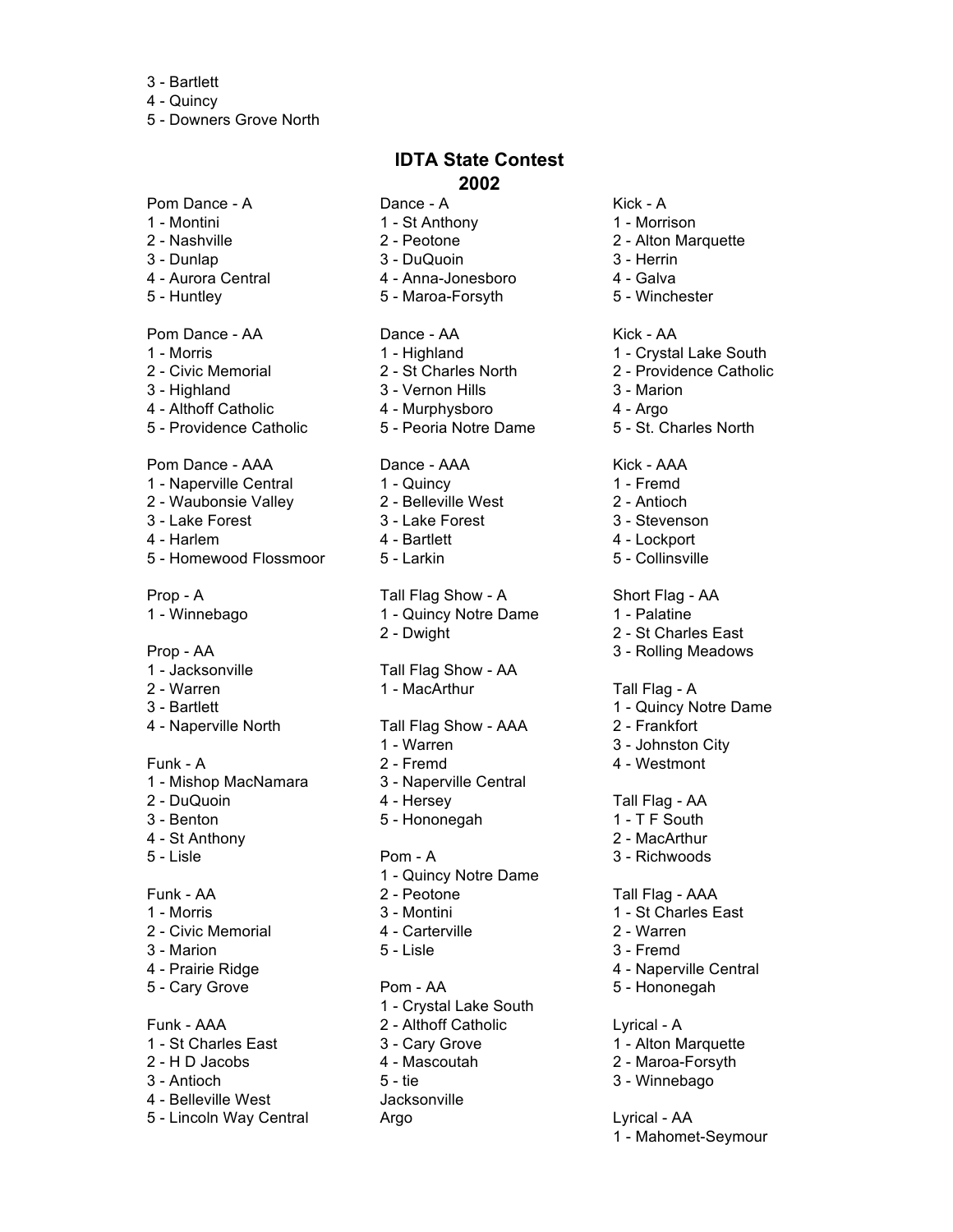Production - A <br>
Pom - AAA 2 - Geneva 1 - Galva 1 - O'Fallon 3 - MacArthur

- 1 Lake Park 5 Barrington
- 2 Palatine 3 Bartlett
- 2 Bureau Valley 2 Lockport 3 - Fremd Lyrical - AAA
	-
	-

### **IDTA State Contest 2003**

- 
- 
- 

### Pom Dance - AA Dance - AA

- 
- 
- 3 Crystal Lake Central 3 Mt Vernon
- 
- 

- 1 St Charles North 1 Belleville West
- 3 Naperville Central 2008 3 Lake Park 1 St Charles East
- 
- 5 Andrew 5 Bartlett 3 Bartlett

### Prop - AA 3 - Lisle

- 1 Streamwood **Tall Flag AA** 4 Galva
- 

- 1 Bishop McNamara 1 Marion
- 
- 
- 

### Funk - AA 5 - Rolling Meadows Kick - AAA

- 
- 2 Batavia Pom A 2 Fremd
- 
- 
- 
- Pom Dance A Cance AA Short Flag A 1 - Montini 1 - DuQuoin 1 - Westmont 2 - Benton 2 - Quincy Notre Dame 3 - Alton Marquette 3 - St Anthony Short Flag - AA 4 - Lisle 1 - Hoffman Estates 1 - Hoffman Estates 1 - Hoffman Estates 1 - Hoffman Estates 1 - Hoffman Estates 1 - Hoffman Estates 1 - Hoffman Estates 1 - Hoffman Estates 1 - Hoffman Estates 1 - Hoffman Estates 1 - Hoffman 4 - Maroa-Forsyth 5 - Herrin 2 - St Charles East 1 - Morris 1 - Highland Lyrical - A 2 - Highland 2 - Vernon Hills 1 - Aurora Central 4 - Minooka **4 - Normal West** Lyrical - AA 5 - Althoff Catholic **5 - Batavia** 1 - Mahomet-Seymour Pom Dance - AAA Dance - AAA 3 - Geneva 2 - Lake Forest 2 - Lake Forest Lyrical - AAA
	-
	-
	-

### Prop - A Tall Flag - A

1 - Carterville 1 - Quincy Notre Dame Kick - A 2 - Calhoun 2 - Frankfort 1 - Morrison 3 - Lisle 2 - Carterville

- 
- 2 Geneva
- Funk A 3 Effingham 3 Strong Kick AA

- 3 Benton 1 St Charles East 3 Jacksonville
- 4 Dupo 2 Hoffman Estates 4 Triad
- 5 Herrin 3 Warren 5 Streator
	- 4 Naperville Central
- 1 Morris 1 Antioch

- 3 Prairie Ridge 1 Montini 3 Lake Zurich
- 4 Bloomington 2 Quincy Notre Dame 4 Stevenson
- 5 Joliet Catholic 3 Peotone 5 Naperivlle North
	- 4 Villa Grove
- Funk AAA 5 Fieldcrest Tall Flag Show A
- 
- 
- 
- 
- Production AA 4 Streamwood 1 St Charles East<br>1 Lake Park 5 Barrington 1 Lake Park
	-
	- 4 Downers Grove North
	- 5 Neuqua Valley

- 
- 
- 3 Rolling Meadows
- 
- 
- -
- 2 Mt Vernon
- 

- 
- 4 Harlem 4 Larkin 2 St Charles North
	-
	- 4 Lincoln Way Orchesis
	-
	-
	-
	-
	-
- 2 Minooka 2 T F South 5 Aurora Central

- 
- 2 DuQuoin Tall Flag AAA 2 Cyrstal Lake South
	-
	-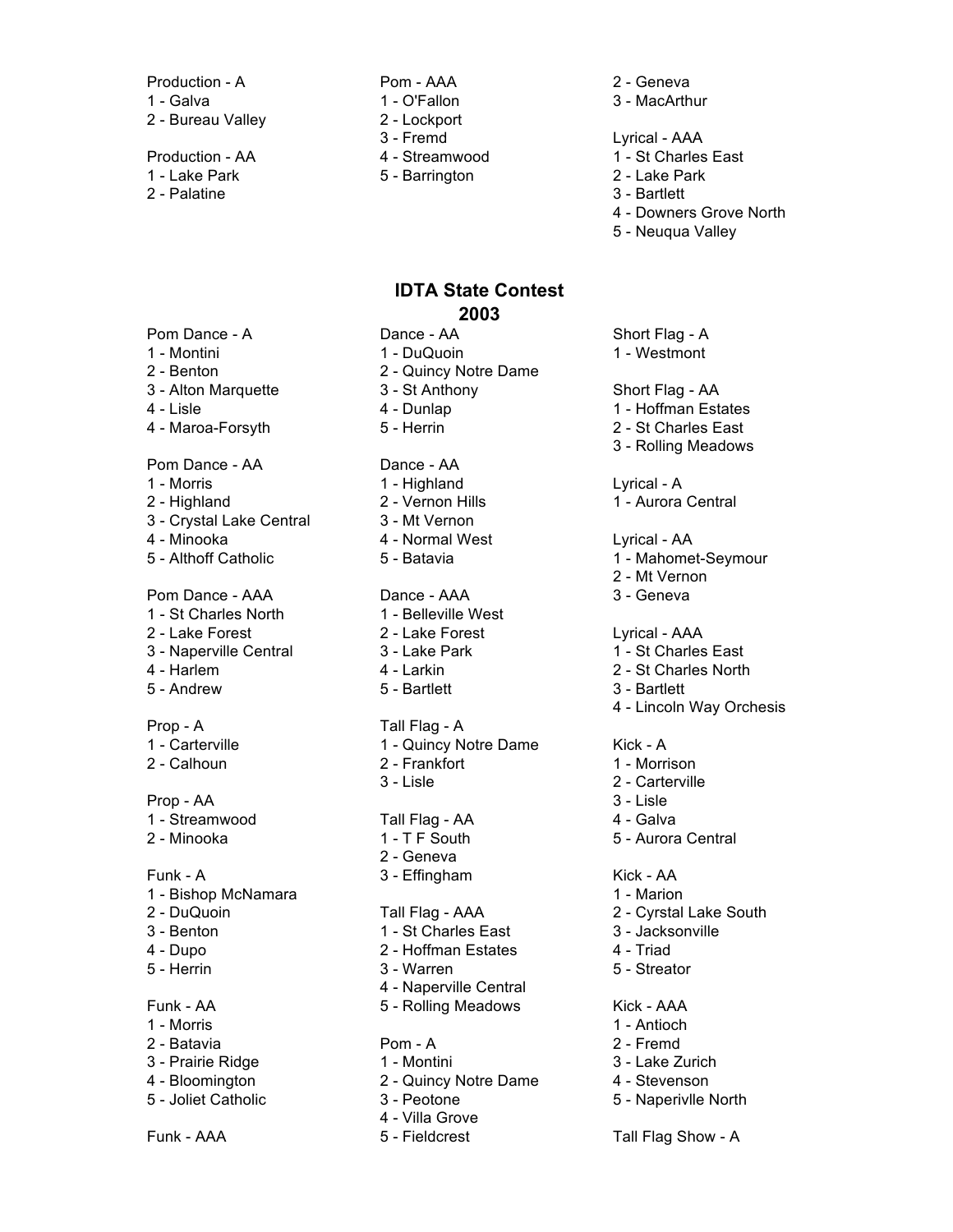- 
- 2 Naperville Central Pom AA 2 Dwight
- 
- 
- 

- 
- 

### Production - AA 2 - Fremd 3 - Fremd

- 
- 
- 
- 3 Antioch 1 Crystal Lake Central
- 4 Wheaton North 2 Mascoutah Tall Flag Show AA
- 5 H D Jacobs 3 Crystal Lake South 1 Richwoods
	- 4 Jacksonville 2 Waterloo
- Production A 5 Althoff Catholic

### 2 - Galva 1 - Warren 2 - Galva 1 - Warren 2 - Galva 1 - Warren 2 - Salva 2 - Warren 2 - Warren 2 - Warren 2 - Warren 2 - Warren 2 - Warren 2 - Warren 2 - Warren 2 - Warren 2 - Warren 2 - Warren 2 - Warren 2 - Warren 2 - Wa

- 1 A A Stagg 2 Hersey
- 
- 
- 
- 5 Lockport

### **IDTA State Contest 2004**

- -
	-

### Prop - AA

- 
- 

## Pom - AAA **Production - A** Dance - AAA

# 4 - Fremd Production - AA 4 - Bartlett

Hip Hop - A Lyrical Flag - AA Kick - A 1 - Bishop McNamara 1 - Waterloo 1 - Morrison

### 3 - Herrin Lyrical Flag - AAA 3 - Aurora Central

- 4 Dupo 1 St Charles East 4 Fieldcrest
- 5 DuQuoin 2 Rolling Meadwos 5 Carterville
	- 3 Schaumburg

- 
- 3 Prairie Ridge 2 Montini 3 Argo
- 4 Whitney Young 3 Metro East Lutheran 4 Triad
	- 5 Tuscola

### 1 - H D Jacobs **Pom Dance - AA** 1 - Lake Zurich 2 - Wheaton North 1 - Morris 2 - St Charles East

3 - Granite City 2 - Highland 3 - Fremd

### 1 - St Charles East 1 - Quincy Notre Dame

- 
- 
- 
- 

### 1 - Bureau Valley **Tall Flag Show - AAA**

- 
- 
- 
- 1 Lake Park **3 Argo** 4 Dundee-Crown
- 2 Warren **2. 19. In the Cary Grove** 5 Naperville Central

### Pom - A Dance - A Prop - A Dance - A

- 1 Montini 1 Cambridge 1 Alton Marquette
- 2 Quincy Notre Dame 2 Unity 2 Unity 2 Herrin
- 3 Nashville 3 Carterville 3 St Anthony

### 4 - Villa Grove **4 - Pinckneyville** 4 - Metro East Lutheran

5 - Pittsfield 5 - Anna-Jonesboro

### Pom - AA 1 - Oak Forest Dance - AA

- 1 Crystal Lake Central 2 Bremen 1 Highland
- 2 Crystal Lake South 3 Minooka 2 Libertyville
- 3 Mascoutah 3 Mahomet-Seymour
	-
	-

- 1 Quincy 1 Bureau Valley 1 St Charles North
- 2 Streamwood 2 Galva 2 Galva 2 Neuqua Valley
- 3 A A Stagg 3 Belleville East
	-
- 5 Plainfield Central 1 Fenwick 5 Belleville West

- 
- 2 Benton 2 Lisle
	-
	-
	-

### Hip Hop - AA Kick - AA

- 1 Morris **Pom Dance A** 1 Providence Catholic
- 2 Providence Catholic 1 Benton 2 Marion
	-
	-
- 5 Cary Grove 4 Pinckneyville 5 Crystal Lake South

### Hip Hop - AAA Kick - AAA Kick - AAA

- 
- 
- 

4 - Jacksonville **ARA** 4 - Mt. Vernon 5 - Oak Forest 1 - McHenry 5 - Vernon Hills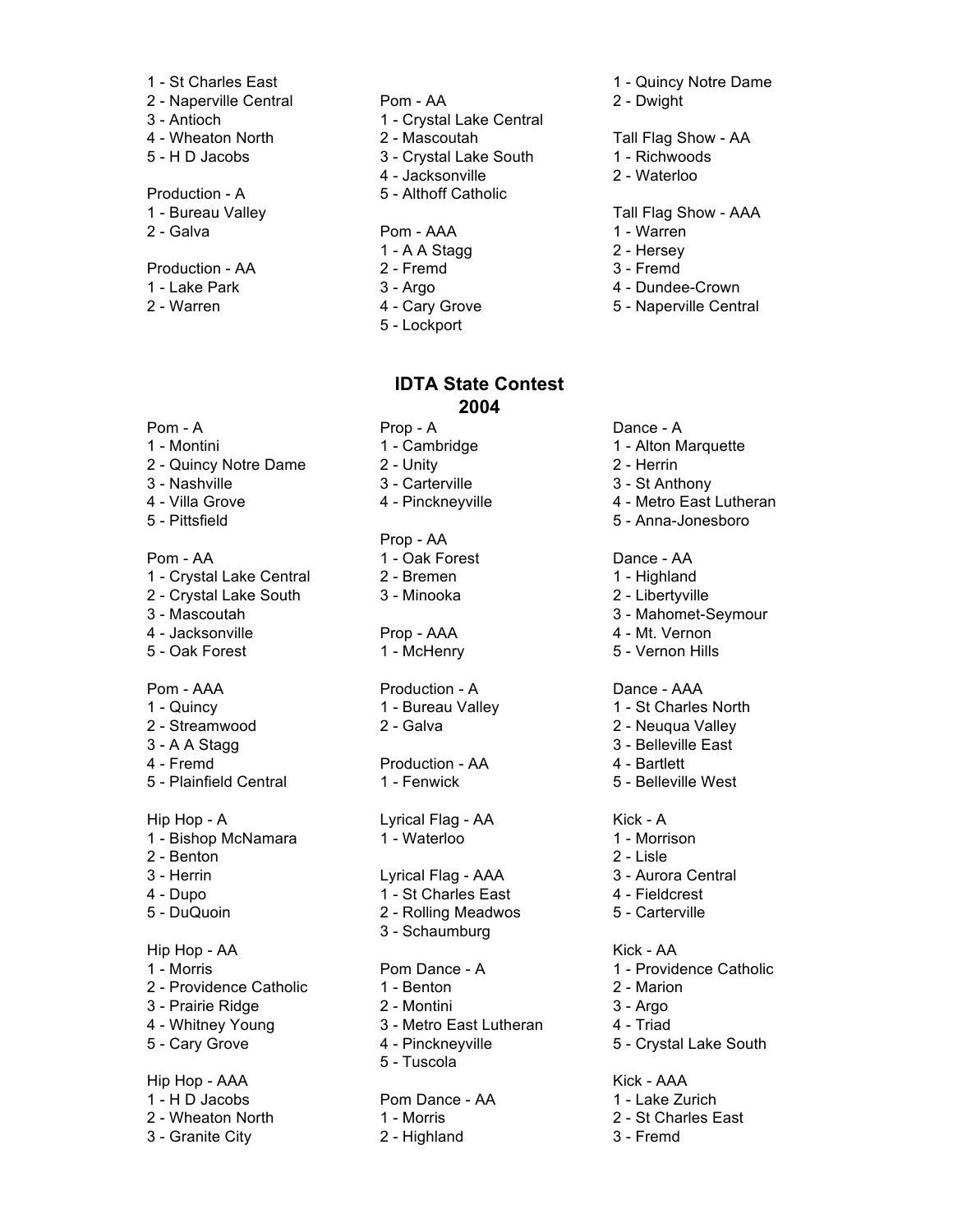4 - Antioch 3 - Civic Memorial 4 - Stevenson Short Flag - AAA 2 - H D Jacobs 1 - Richwoods Tall Flag - AA 2 - Lake Park Tall Flag Show - AAA 2 - Hononegah 4 - Bartlett 1 - Warren 3 - Morris 1 - Warren 3 - Morris 1 - Warren 2011 2 - Dundee-Crown 4 - Effingham

- 3 Hersey Tall Flag AAA
- 4 Naperville Central 2008 and 2009 and 2008 and 2009 and 2012 and 2012 and 2013
- 

Hip Hop - A

### 5 - Maine South 4 - Crystal Lake Central 5 - Collinsville 5 - Althoff Catholic Short Flag - AA Lyrical - A 1 - Effingham **Pom Dance - AAA** 1 - Aurora Central 1 - St Charles North 2 - Alton Marquette 1 - Hoffman Estates 3 - Lincoln Way Central Lyrical - AA 2 - Rolling Meadows 4 - Belleville East 1 - Civic Memorial 5 - Wheaton North 2 - Mahomet-Seymour Tall Flag Show - A 3 - Marion 1 - Quincy Notre Dame Tall Flag - A 4 - MacArthur 2 - Dwight 1 - Quincy Notre Dame 2 - Frankfort Lyrical - AAA Tall Flag Show - AA 1 - St Charles East

- 
- 
- 

### **IDTA State Contest 2005**

2 - Carrier Mills 1 - 1 - 1 - 1 - 1 - 2 - Civic Memorial 3 - Benton in tie 2 - Highland 4 - DuQuoin **Montini** Montini 3 - Mahomet-Seymour 5 - Herrin **Metro East Lutheran** 4 - Marion Hip Hop - AA 3 - Tuscola Lyrical - AAA 1 - Morris **1 - Morris 1 - St Charles East** 4 - Benton **1 - St Charles East** 2 - Providence Catholic 5 - East Alton Wood River 2 - Lake Park 3 - Prairie Ridge 3 - Bartlett 4 - Batavia Pom Dance - AA 4 - Belleville East 5 - Vernon Hills 1 - Morris 1 - Morris 5 - Edwardsville Hip Hop - AAA 3 - Mascoutah Tall Flag - A 1 - H D Jacobs 4 - Mt. Vernon 1 - Frankfort 2 - St Charles East 5 - Minooka 2 - Quincy Notre Dame 3 - Wheaton North 3 - Westmont 4 - Barrington **Pom Dance - AAA** 4 - Dwight 5 - Antioch 1 - St Charles North 5 - Johnston City Kick - A 3 - H D Jacobs Tall Flag - AA 1 - Morrison **1 - The Cuilford** 1 - The South Kick - AA 3 - Peoria Richwoods 1 - Crystal Lake South Production - A 4 - Morris 2 - Argo 1 - Galva 3 - Triad 2 - Bureau Valley 7all Flag - AAA

1 - Aurora Central Catholic Pom Dance - A Lyrical - AA 2 - Althoff Catholic 2 - Crystal Lake Central 2 - Maine South 5 - Bartlett 2 - Effingham

- 
- 
- 
- 
- 
- 
- 

- 
- 
- 
- 

- 
- 
- 1 T F South 3 Downers Grove North
	-

- 
- 5 Fremd 2 St Charles East
	- 3 Naperville Central
	- 4 Hoffman Estates
	- 5 Palatine
	- -
	-
	-
	-

- 
- 
- 
- 
- 

- 
- 
- 
- 
- 

- 
- 
- 
-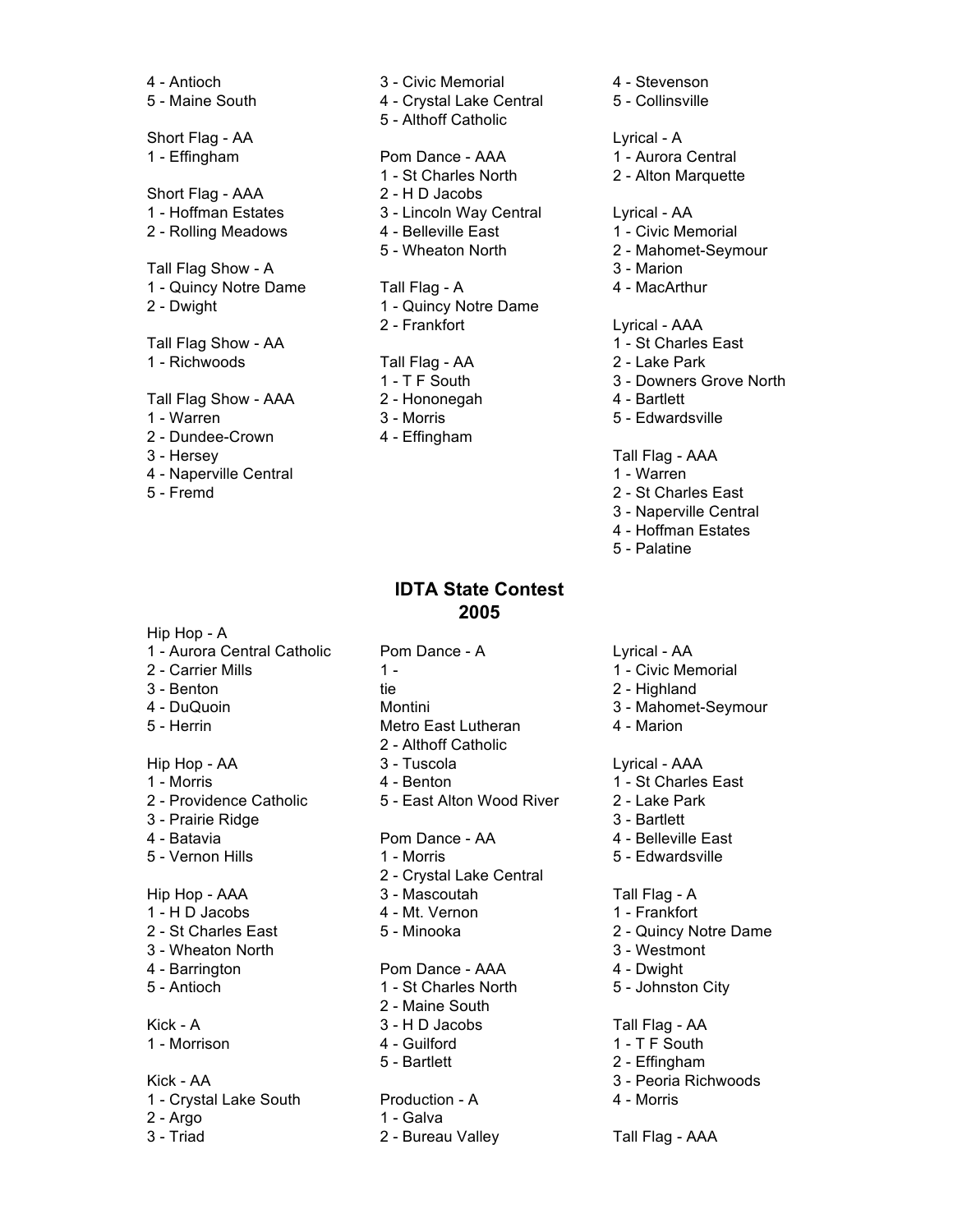4 - Providence Catholic 1 - Warren 5 - Jacksonville Production - AAA 2 - Naperville Central 1 - McHenry **Pom - A** 5 - Palatine Prop - AA 2 - Althoff Catholic Lyrical Flag - AA 1 - Fenwick **3 - Peotone** 1 - Effingham 2 - Bremen 4 - Pittsfield 3 - Oak Forest 5 - Lisle Lyrical Flag - AAA Dance - A 2 - Crystal Lake Central 4 - Palatine 2 - Metro East Lutheran 4 - Crystal Lake South 3 - St. Anthony 5 - Triad Flag Show - A 4 - Maroa-Forsyth 2001 1 - Dwight Dance - AA 2 - Fremd Flag Show - AA 1 - Highland 3 - A A Stagg 1 - Waterloo 3 - Civic Memorial 5 - Palatine

- 
- 
- 
- 
- 

4 - Cambridge 4 - DuQuoin 1 - Morris Hip Hop - AA 4 - Minooka 3 - Joliet Catholic

2 - Maine South 3 - Wheaton North

1 - Lake Park 3 - Fremd 1 - Montini

- 1 Streamwood
- 
- 
- 

4 - Prairie Ridge Flag Show - AAA 5 - Mahomet-Seymour Lyrical - A 1 - Warren 1 - Aurora Central Catholic 2 - Dundee Crown Dance - AAA 2 - Clinton 3 - Fremd 1 - St Charles North 3 - Alton Marquette

2 - Stevenson 4 - Maroa-Forsyth Short Flag - AAA

# Prop - AAA 4 - Hoffman Estates 4 - Senn 1 - St Charles East 5 - Jacksonville Pom - AA 2 - Rolling Meadows 1 - Streamwood 3 - Naperville Central 1 - Clinton 3 - Argo 5 - Downers Grove North 5 - Peotone **Pom - AAA** 2 - Quincy Notre Dame 2 - Champaign Centential 4 - Plainfield Central 2 - Peoria Richwoods

- 
- 

- 3 Barrington 1 Rolling Meadows 1 Rolling Meadows 2014
- 4 Belleville East 2 St Charles East
- 5 O'Fallon 3 Hoffman Estates

### **IDTA State Contest 2006**

1 - Montini 1 - Aurora Central Catholic 1 - Galva 2 - Althoff Catholic 2 - St Joseph Ogden 2 - Driscoll Catholic 3 - Metro East Lutheran 3 - Bishop McNamara 3 - Bureau Valley 5 - Dupo Production - AA Pom Dance - AA 1 - Deerfield 2 - Civic Memorial 1 - Morris 1 - Morris Production - AAA 3 - Mascoutah 2 - Eisenhower 1 - Lake Park tie 1988 - 1998 - 1998 - 1999 - 1999 - 1999 - 1999 - 1999 - 1999 - 1999 - 1999 - 1999 - 1999 - 1999 - 1999 - 1 Huntley **5 - Geneva** 1 - Bremen Lemont 2 - Oak Forest Hip Hop - AAA Pom Dance - AAA 1 - H D Jacobs Prop - AAA 1 - Barrington 2 - Bartlett 1 - McHenry 3 - St Charles North 4 - Lake Zurich Tall Flag - A

4 - H D Jacobs 5 - Libertyville 1 - Westmont

Pom Dance - A **Hip Hop - A** Production - A

- 
- 
-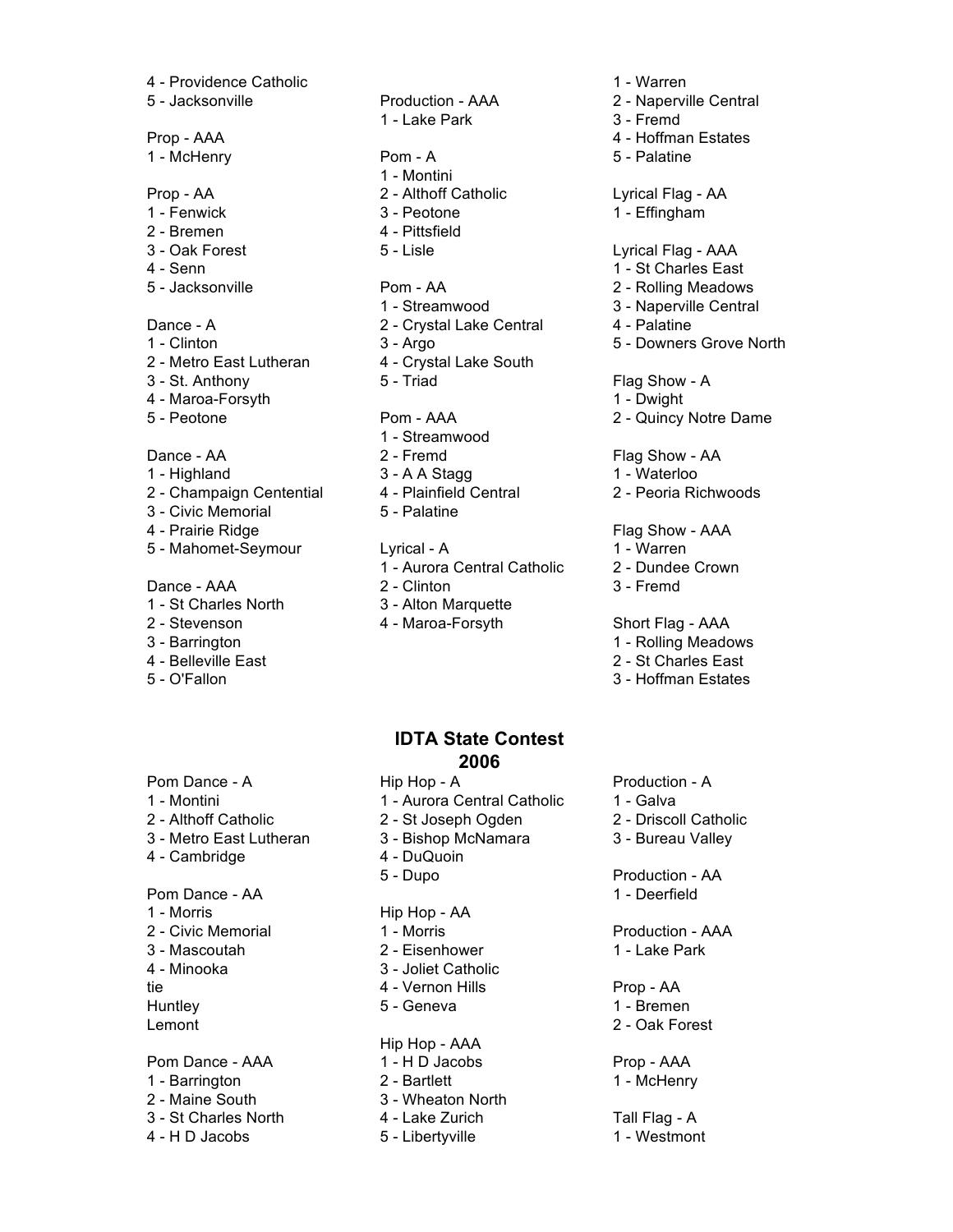Kick - A 1 - Clinton 1 - Clinton Tall Flag - AA 1 - Morrison 2 - Driscoll Catholic 1 - T F South Kick - AA 4 - St Anthony 1 - Crystal Lake Central 5 - Alton Marquette Tall Flag - AAA 2 - Crystal Lake South 1 - Fremd 3 - Antioch Dance - AA 2 - Stevenson 4 - Jacksonville 1 - Mahomet-Seymour 3 - Palatine 5 - Triad 2 - Highland 4 - Hoffman Estates Kick - AAA 4 - Champaign Centennial 1 - Stevenson 5 - Batavia Lyrical Flag - A 2 - Maine South 1 - Johnston City 3 - Collinsville Dance - AAA 4 - Argo 1 - Barrington Lyrical Flag - AA 5 - Fremd 2 - Stevenson 2 - 2 - Stevenson 2 - Effingham Pom - A 4 - Belleville East Lyrical Flag - AAA 1 - Montini 5 - Neuqua Valley 1 - St Charles East 2 - Althoff Catholic 2 - Rolling Meadows 3 - Peotone Lyrical - A 4 - Quincy Notre Dame 1 - Alton Marquette Short Flag - AAA 5 - Pittsfield 2 - Clinton 1 - St Charles East 1 - Crystal Lake Central Lyrical - AA 4 - Hoffman Estates 2 - Mascoutah 1 - Highland 3 - Crystal Lake South 2 - Civic Memorial Tall Flag Show - A 4 - Bremen 3 - Mahomet-Seymour 1 - Dwight 5 - Jacksonville Pom - AAA 1 - St Charles North 1 - Warren

- 
- 
- 

Dance - A 3 - Teutopolis 2 - Effingham 3 - Antioch 5 - Mundelein 3 - Lake Park

- 3 Aurora Central Catholic 2 Rolling Meadows Pom - AA 3 - Stevenson
	-

- 
- 1 AA Stagg 2 St Charles East 2 Fremd
	-
- 3 Argo 4 Belleville East
- 4 Palatine **5 Downers Grove North**

### **IDTA State Contest 2007**

- 
- -
	-
	- 4 Fieldcrest 4 Benton
	-
- 1 T F South 6 Pinckneyville
	-
	- 7 Villa Grove 1 Morris
	-

- 
- 

- 1 St Charles East 1 Montini 1 Aurora Central Catholic
- 2 Stevenson 2 Althoff Catholic 2 St Joseph Ogden
	-
	-
	-

- 
- Tall Flag A 7 Wesclin 2 St Ignatius
- 1 Frankfort 3 Jones College Prep
- 2 Westmont **Pom AA** 4 Yorkville
- 3 Dwight 1 Mascoutah 1 Mascoutah 5 Grayslake Central
- 4 Johnston City **2** Oak Forest 6 Bloomington
- 5 Oswego 2 Frankfort
	-

Lyrical - AAA Tall Flag Show - AAA

- -
- 

- 
- 
- 
- 
- 

- 
- 

- 
- Tall Flag AA 5 Pittsfield 5 Triopia
- 
- 
- -
	-

- 
- 2 Cary Grove 3 Bartlett
- 
- 
- 

5 - Quincy

- 
- 2 Effingham tie tie Hip Hop AA

- Tall Flag AAA Pom A Hip Hop A
- 
- 
- 3 Downers Grove North 3 Peotone 3 DuQuoin
- 

- 
- 
- 
- 
- 
-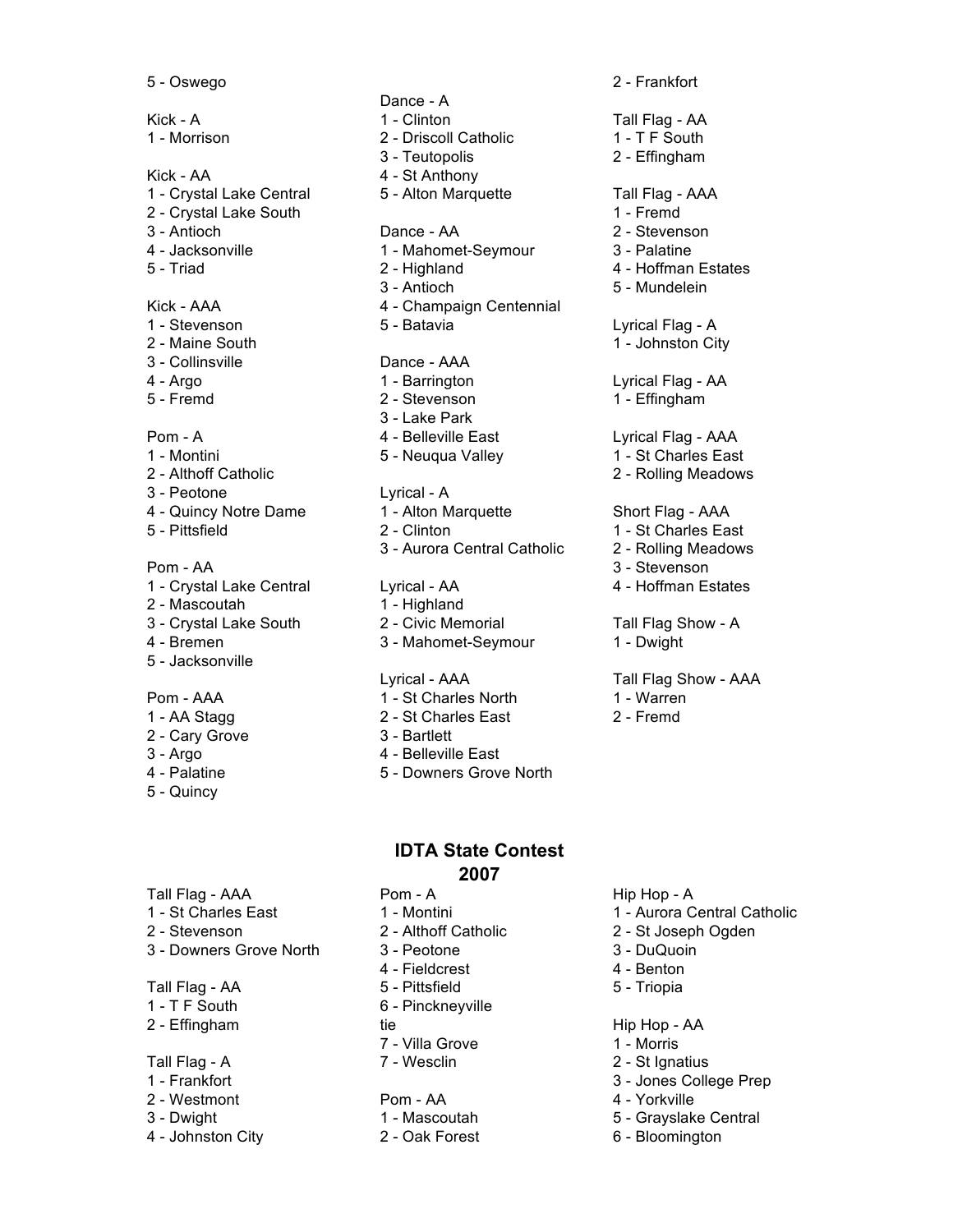7 - Pinckneyville 3 - Quincy 4 - Collinsville 3 - Teutopolis 7 - Plainfield South 1 - Morrison 3 - Geneva 1 - Jacksonville Lyrical - AAA 6 - Streator Dance - A 8 - Nazareth Academy 4 - Metro East Lutheran 1 - Collinsville 7 - Peotone 2 - St Charles North 2 - Argo 8 - Maroa Forsyth 3 - Mundelein 3 - Neuqua Valley **4 - Neuqua Valley 4 - Neuqua Valley** 4 - Lockport Dance - AA 5 - O'Fallon 5 - Belleville East 1 - Highland 6 - Bartlett 6 - Andrew 2 - Civic Memorial 7 - Belleville East

- 
- 

3 - Jacksonville 7 - Joliet Catholic Pom Dance - A 4 - Bremen 8 - Vernon Hills 1 - Althoff Catholic 5 - Providence Catholic 9 - T F South 2 - Metro East Lutheran 6 - Triad 10 - Peoria Notre Dame 3 - Montini 11 - Murphysboro 4 - Cambridge **Pom - AAA** 12 - Champaign 5 - Tuscola 1 - AA Stagg 13 - Carmel Catholic 6 - Benton 2 - Minooka 14 - Glenwood 4 - Plainfield Central Hip Hop - AAA Pom Dance - AA tie 1 - tie 1 - H D Jacobs 1 - Morris 5 - Lockport 2 - Bartlett 2 - Civic Memorial **5 - Argo 5 - Argo 5 - Sepany 3 - Lincoln Way Central** tie 6 - McHenry 6 - McHenry 4 - Harlem 3 - Mascoutah 7 - York 5 - Wheaton North 3 - Yorkville 6 - Mundelein Lyrical - A 7 - O'Fallon Pom Dance - AAA 1 - Aurora Central Catholic 8 - Naperville Central 1 - H D Jacobs tie 1990 tie 1990 van die 19de jaar van die 19de jaar van die 19de jaar van die 19de jaar van die 19de jaar van die 19de jaar van die 19de jaar van die 19de jaar van die 19de jaar van die 19de jaar van die 1 2 - St Charles North 2 - Clinton 2 - Clinton 10 - Joliet Township 3 - Oswego 2 - Maroa Forsyth 11 - York 5 - Harlem **4 - St Anthony** Tall Flag Show - A 6 - Minooka 5 - Alton Marquette 1 - Dwight 8 - Lincoln Way Central Lyrical - AA Production - A 1 - Highland 1 - Bureau Valley Kick - A 2 - Mahomet Seymour 2 - Galva 4 - Marion Lyrical Flag - A Kick - AA 1 - Johnston City 2 - Carmel Catholic **1 - Stevenson** Lyrical Flag - AAA 3 - Charleston 2 - Downers Grove North 1 - St Charles East 4 - Triad 3 - Edwardsville 2 - Rolling Meadows 5 - Washington 3 - Downers Grove North tie 1 - St Anthony Short Flag - AAA 7 - Marion 2 - Clinton 2 - Clinton 2 - Clinton 2 - Rolling Meadows 7 - Providence Catholic 3 - Teutopolis 2 - Stevenson 5 - Alton Marquette Dance - AAA Kick - AAA 6 - Roxana 1 - Stevenson

- 
- 
- 7 Rolling Meadows 3 Mahomet Seymour 8 Edwardsville
	-
	- 5 Vernon Hills 10 Quincy
	-
	-
	- 8 Champaign
	- 9 East Alton-Wood River
	- 10 St Francis
	- 11 Peoria Notre Dame

- 
- 

- 
- 
- 
- 
- 
- 
- 
- 
- 8 Warren Township 4 Joliet Catholic 9 Downers Grove North
	-
	- 6 Lemont 11 Waubonsie Valley
	- 7 Mattoon 12 Andrew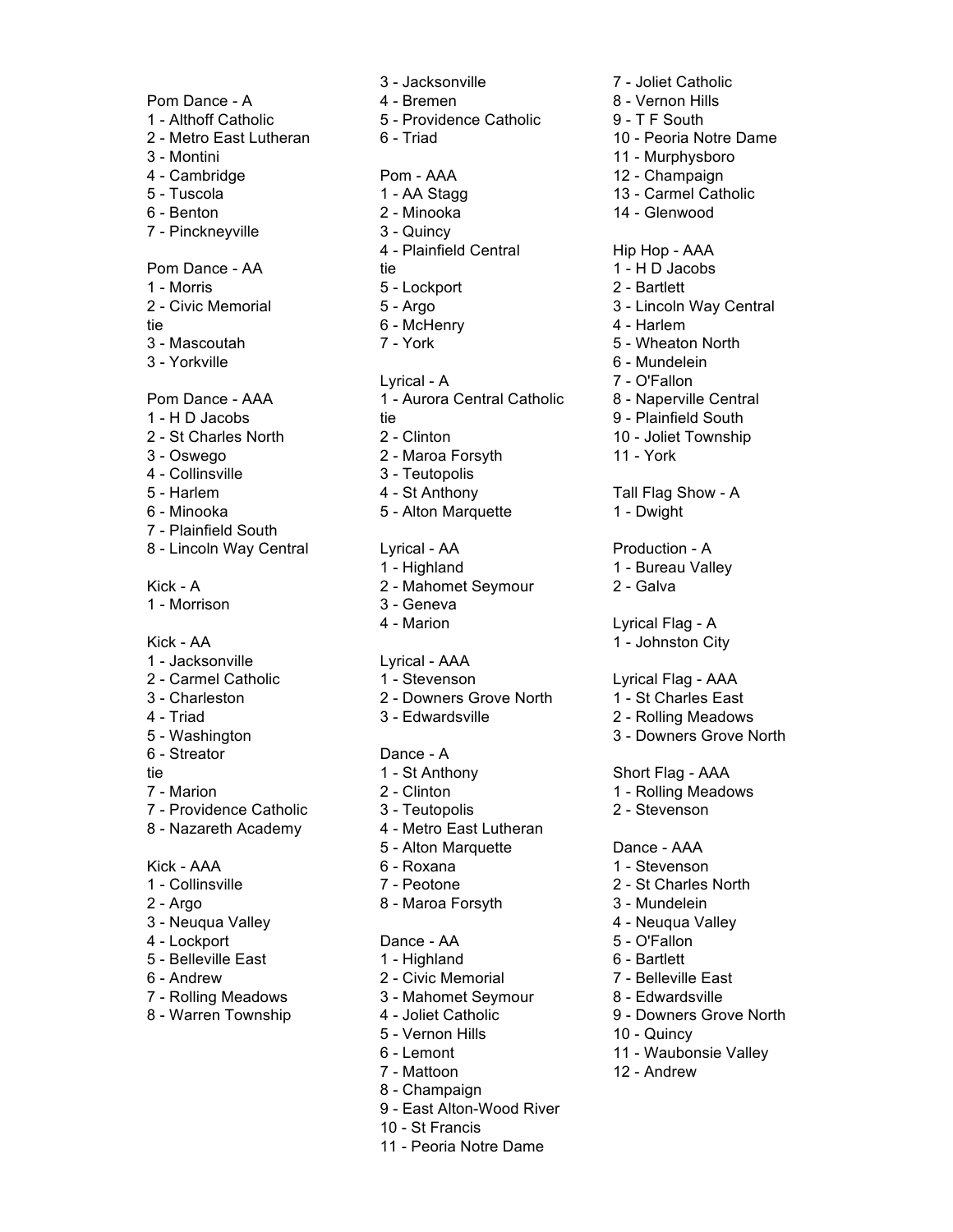Pom Dance - AAA Lyrical Flag - AA Dance - A

- 
- 
- 
- 
- 
- 
- 
- 

- 1 Morris
- 2 Civic Memorial Pom AA Dance AA
- 
- 
- 
- 6 Nazareth Academy Pom A 4 Peoria Notre Dame
- 7 East Alton-Wood River 1 Montini
- 8 Mascoutah 2 Althoff Catholic Dance AAA
- 
- 

- 1 Montini 7 Fieldcrest 5 Quincy
- 
- 
- 4 Cambridge
- 
- 
- 
- 

2 - Frankfort 2 - Civic Memorial

Tall Flag - AA 1 - Morris

1 - St Charles East **5 - Bloomington** 2 - Downers Grove North Production - A 6 - Peoria Notre Dame

Kick - A 9 - Highland DOGS 1 - Morrison Flag Show - A 2 - Althoff Catholic **1** - Dwight **Hip Hop - AAA** 3 - Pinckneyville 1 - Morgan Park 4 - Nashville Colorguard - A 2 - Whitney Young

Kick - AA 4 - Niles North

3 - Rolling Meadows Lyrical Flag - AAA 3 - Teutopolis 4 - Naperville Central 1 - St Charles East 4 - Driscoll Catholic 5 - Waubonsie Valley 2 - Downers Grove North 5 - Maroa-Forsyth 6 - Edwardsville tie 7 - Morgan Park **Pom - AAA** 6 - Herrin 8 - Harlem 1 - Argo 6 - Benton 2 - Quincy 7 - Clinton

Pom Dance - AA 3 - Hinsdale South 8 - DuQuoin

- 
- 
- 
- 
- 
- 9 Oswego 3 Villa Grove 1 O'Fallon
	-
	-
	-
	-
	-
	-
	-
- 6 Fieldcrest 1 Clinton 1 DuQuoin
- 7 Central A & M 2 Marora Forsyth 2 Herrin
	-
- 1 Westmont 1 Highland 6 Clinton
	-

1 - Effingham Lyrical - AAA 2 - Yorkville 1 - Belleville East 3 - St Ignatius Tall Flag - AAA 2 - Downers Grove North 4 - Highland

3 - T F South 2008 2008 1 - Galva 2008 2009 2012 7 - Oswego 2 - Bureau Valley 8 - Charleston

1 - Western 3 - T F South

1 - Marion **Short Flag - AAA** 5 - Naperville Central 2 - Jacksonville 1 - St Charles East

- 1 Collinsville 1 Effingham 1 Metro East Lutheran
- 2 O'Fallon 2 Alton Marquette
	-
	-
	-
	-
	-
	-
	-
	-
	-
- 3 Marion 1 Mascoutah 1 Mascoutah 1 Highland
- 4 Yorkville 2 Jacksonville 2 Civic Memorial
- 5 Triad 3 Mattoon
	-

- 
- 10 Streator 4 Quincy Notre Dame 2 Belleville East
	- 5 Pittsfield 3 Guilford
- Pom Dance A 6 Nashville 4 Downers Grove North
	-
- 2 Althoff Catholic **8 Pinckneyville** 6 Edwardsville
- 3 Metro East Lutheran 9 Winchester 7 Waubonsie Valley

### 5 - Murphysboro Lyrical - A Hip Hop - A

- 
- 
- 8 Tuscola 3 Alton Marquette 3 St Joseph-Ogden
	- 4 Benton
- Tall Flag A **Tall Flag A** Lyrical AA 5 Murphysboro
	-

### 3 - Marion Hip Hop - AA

- 
- 
- 
- 
- 
-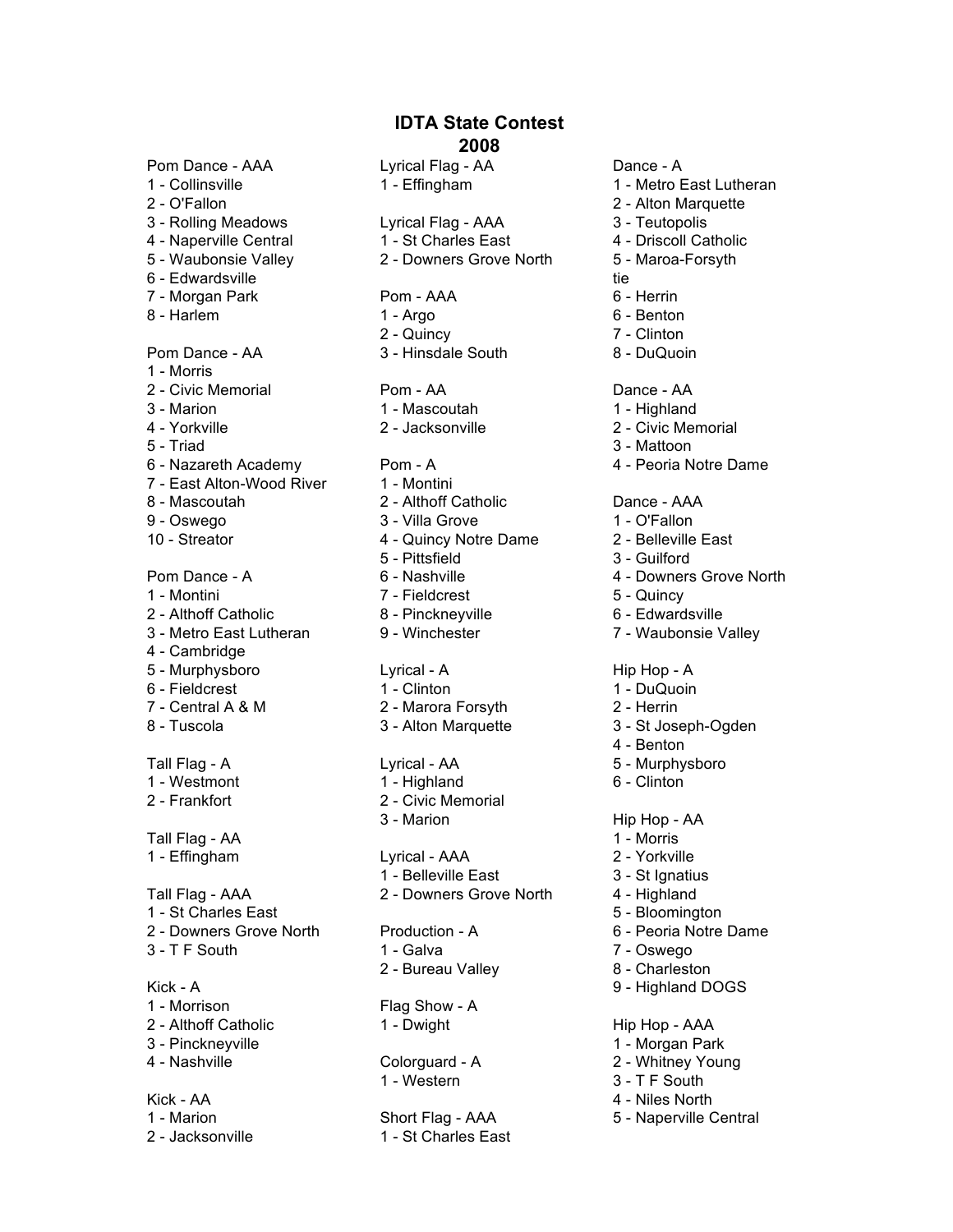- 3 Triad
- 4 Nazareth Academy Kick AAA
- 5 Streator 1 Collinsville
- 6 LaSalle-Peru 2 Argo
- 
- -
	- 3 Plainfield Central
	- 4 Hinsdale South
	- 5 Hononegah

- 1 Metro East Lutheran 1 St Charles East 1 Althoff Catholic
- 
- 3 Maroa-Forsyth 3 Cambridge
- 4 Pinckneyville **Tall Flag AA** 4 Knoxville
- 

### Lyrical - AA 3 - Geneva 7 - Mt Assisi

- 1 Highland 8 Carterville
- 
- 

### Lyrical - AAA 3 - Westmont 2 - Mascoutah

- 1 Belleville East **4 Dwight** 3 Streator
- 2 Downers Grove North 4 Marion
- 3 Guilford Pom A 5 East Alton-Wood River
- 4 Edwardsville 1 Pittsfield
- 

- 
- 2 Metro East Lutheran 6 Tuscola **4 Belleville East**
- 3 Driscoll Catholic 7 Wesclin 5 Waubonsie Valley
- 
- 5 DuQuoin 7 Granite City
- 6 Quincy Notre Dame Pom AA

- 1 Highland 2 Pinckneyville
- 
- 3 Peoria Notre Dame 1 Plainfield Central 4 Nashville<br>4 Mt Vernon 2 Hinsdale South 5 Carterville
- 
- 
- 

### Dance - AAA 
Hip Hop - A
2 - Triad

- 
- 
- 3 Belleville East 3 Clinton 3 Clinton 5 Washington
- 4 Downers Grove North 4 St Joseph-Ogden 6 Charleston
- 5 Waubonsie Valley
- 
- 7 Edwardsville 1 Highland 1 Collinsville

Production - A 3 - Herrin 3 - Herrin 3 - Downers Grove North

- 
- 
- 

### 2 - Marion Tall Flag - A

- 
- 2 Carterville 1 Triad
- 
- 

- 
- 5 Alton 2 Fieldcrest Pom Dance AAA
	- 3 Pinckneyville 1 O'Fallon
- Dance A 4 Althoff Catholic 2 Collinsville
- 1 Clinton 5 Villa Grove 3 Morgan Park
	-
	-
- 4 Teutopolis 8 Quincy Notre Dame 6 Rolling Meadows

- 1 Mascoutah Kick A
- Dance AA 2 Jacksonville 1 Morrison

### 2 - Mattoon 2 - Mattoon Pom - AAA 3 - Althoff Catholic

- 
- 2 Hinsdale South 5 Carterville
- 5 Herrin 3 Quincy
- 6 Dunlap **4 Hononegah** Kick AA

- 1 O'Fallon 1 DuQuoin 3 Jacksonville
- 2 Guilford 2 Villa Grove 4 Streator
	-
	-

### 6 - Quincy Hip Hop - AA Kick - AAA

- 
- 2 St Ignatius 2 Plainfield Central
- 

### Lyrical - A Tall Flag - AAA Pom Dance - A

- 
- 2 Clinton 2 Lake Zurich 2 Metro East Lutheran
	-
	-
- 5 St. Anthony 1 Effingham 5 Murphysboro
	- 2 Marion 6 Benton
		-
		-

### 3 - Dunlap 1 - Frankfort Pom Dance - AA

- 
- 
- 
- 

1 - Marion